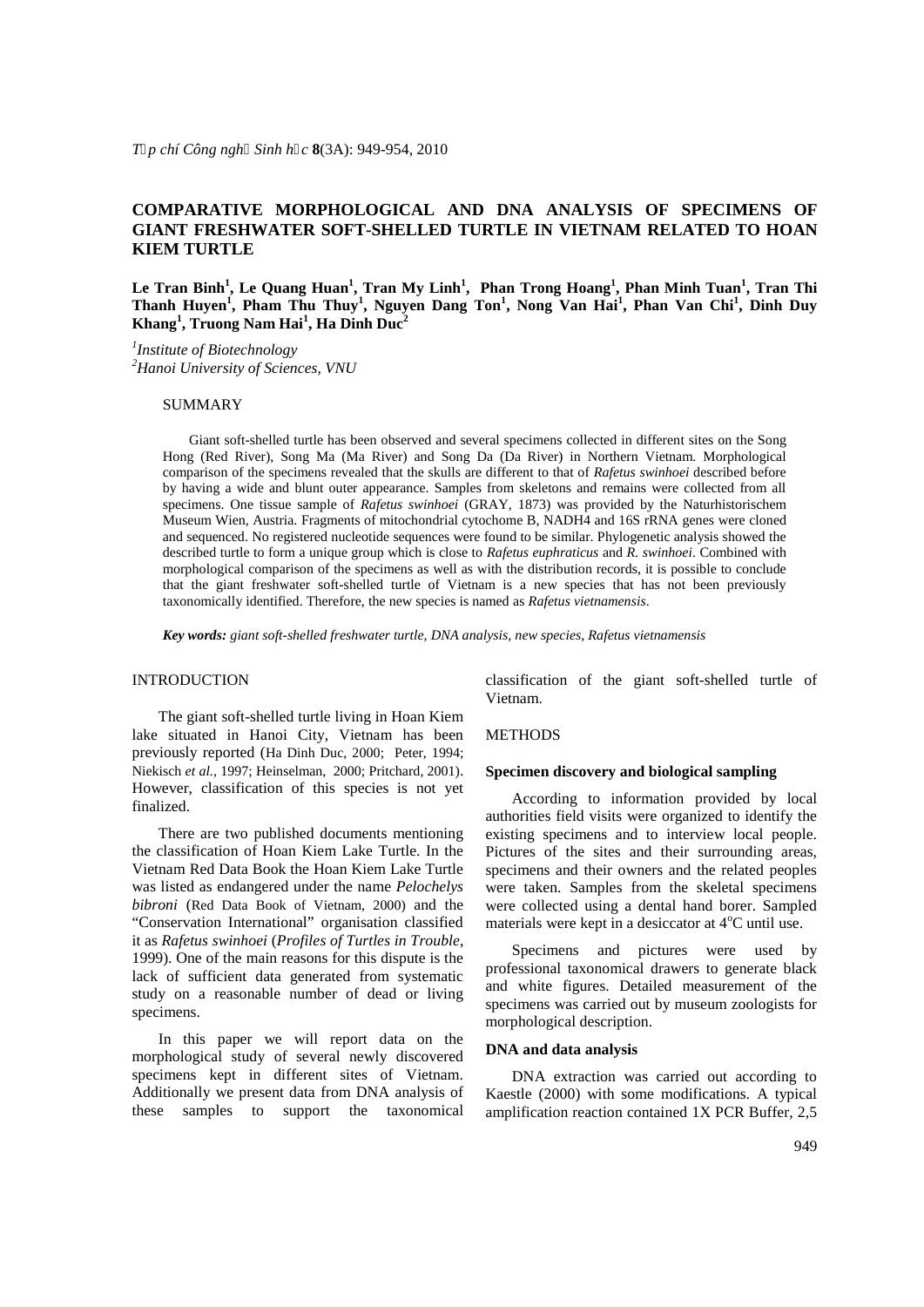mM MgCl2, 1 U Taq polymerase;  $250 \mu M$  each of dNTPs; 10 pmol each of specific primers;  $2-7 \mu l$  of DNA in  $25$   $\mu$ l total volume. PCR products were separated on a 1% agarose gel.

The PCR products were cloned into the Topo TA Cloning Vector. The QIAGEN miniprep kit was then used to prepare recombinant plasmids for sequencing. Sequencing was performed with an automated DNA sequencer ABI Prism® 3100 Avant. Data was analyzed using DNAstar, BioEditor version 5.0.9 software.

## RESULTS AND DISCUSSION

#### **Formal Description**

Family Tryonychidae, Subfamily Trionychinae, Tribe Trionychini, Genus *Rafetus.*

#### **Diagnosis**

The giant fresh water soft-shelled turtle differs significantly from all the described genera in its body size, living conditions, appearance, skull morphology and DNA sequence. The diagnosis focused on identification of the species by using the specific characteristics of the wide and blunt appearance of the skull with a blunt curved maxillary arch, the giant size of the body, its habitat and especially the DNA sequence comparisons. Special consideration is focused on the DNA analysis of the *Rafetus swinhoei* specimen collected in the Northern Vietnam in 1914 and kept in Naturhistorischem Museum Wien, Austria.

#### **Etymology**

The full name "giant freshwater soft-shelled turtle" reflects the three main characteristics of this turtle: (1) the shell is covered by a leathery flap forming skin, instead of a hard protective covering. (2) The suitable living environment of this turtle is limited to the areas of freshwater, not brackish or marine water. In the last ten years the giant softshelled turtles have been reported to be caught or seen in many swamp areas belonging to three main rivers Song Hong, Song Ma and Song Da in Northern Vietnam. And (3) among the freshwater soft-shelled turtles this species seems to be the largest one: The observed body size of the adult turtles ranges from 1500-2200 mm and the weight varies around 150 kg (120-220 kg).

Hoan Kiem Lake situated in central of Hanoi and the Hoan Kiem Turtle was observed and

reported to be unique here. Therefore the name *Rafetus hoankiemensis* was given in an article in the Vietnam Investment Review from January 2000. Whether this name is scientifically accepted needs to be discussed by experienced zoologists. Another name *Rafetus leloii* given by Ha Dinh Duc in an article in the Archeological Journal in Vietnamese (Ha Dinh Duc, 2000) is related to the Tale of the Sword of King Le Loi who established and ruled the Le Dymnasty from 1428 to 1433.

#### **Type species**

*Rafetus leloii* (HA), *R. hoankiemensis* suggested by VIR(2000)

*Rafetus vietnamensis* sp. nov.

#### **Holotype**

The Hung Ky specimen (HK1) is the most representative for all specimens because of its completeness (Figure 1) and will be considered the holotype.

### **Description**

The HK1 and two other entire specimens kept in Ngoc Son Temple (NS1) and Hoa Binh Museum (QL1) allowed us to measure the following parameters:

The total body length from the muzzle to the end of tail is estimated at about 1500 – 2000 mm and body weight about at 170-220 kg at the adult stage (3). The head size of these turtles is significantly larger and the snout is less protruded than that of *Pelochelys bibroni* and *Rafetus swinhoei*. The head is situated on a long neck with a heavy double holed proboscis nose.

The following morphological charactersitics were observed:

1. The external appearance of Vietnam turtle fits the main characteristic of soft-shelled turtle in lacking the hard outer protective shell. Pictures of living turtles in the Quynh Lam swamp (1993) and Hoan Kiem lake (2002) clearly showed these turtles have a low profile shell with an elongated shape that is covered by a leathery skin resulting in a flap like appearance. The skin color of these turtles on the upper side is uniformly grey-green without any texture, but changes slightly under different ecological and environmental regimes (food, natural sunlight and water quality). The Hoan Kiem lake turtle for instance is uniformly murky gray-green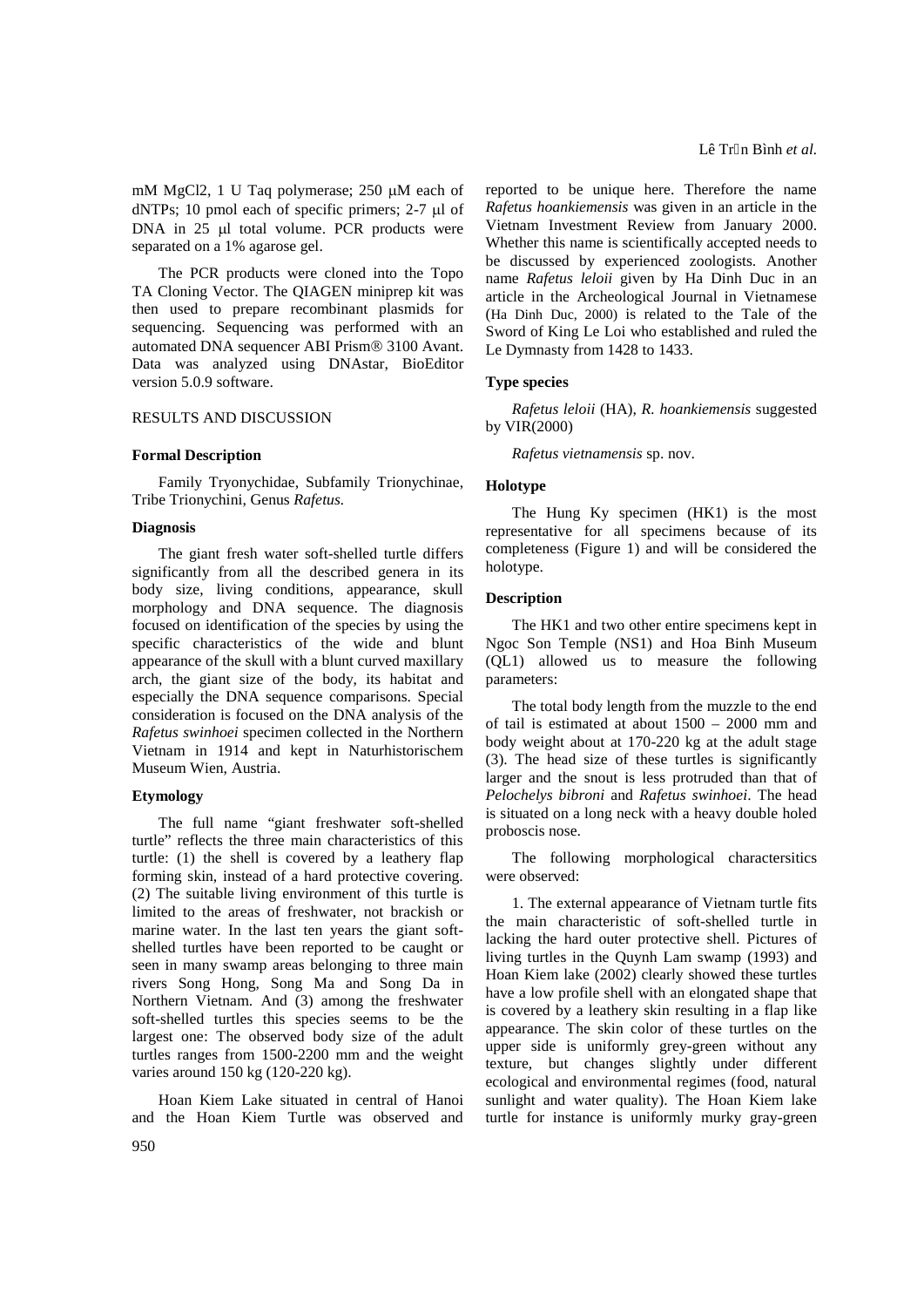## *Tạp chí Công nghệ Sinh học* **8**(3A): 949-954, 2010

(Fig. 2a), while the Quynh Lam swamp turtle changes to more khaki-green (Fig. 2b). The skin color of the under side is always pinkish.

2. The total body length from the muzzle to the end of tail is estimated at 1700 - 2000 mm and body weight at 120-220 kg in the adult stage.

3. The head size of these turtles is significantly

**A B**

**Figure 2**: A giant freshwater soft-shelled turtle caught in Quynh Lam swamp, Hoa Binh by local fishermen on April 23, 1993. According to the newspaper record this turtle weighed 125 kg and was kept in an Aquarium for two weeks before dying. The stuffed specimen is now in Hoa Binh Museum and the skull was kept by

larger and the snout is less protruded than that of *Pelochelys bibroni* and *Rafetus swinhoei*. The head is situated on a long neck with a heavy double holed proboscis nose. Generally, the skull of these turtles makes a wide and blunt outer appearance with blunt curved maxillary arches. These turtles cannot retract their head back into the carapace (Fig. 3).



**Figure 1**: Skeleton of the holotype of the giant freshwater soft-shelled turtle kept in Hung Ky Pagoda, Hanoi. Morphological parameters are: carapace disk - 580x640 mm; skull size - 150x236 mm;, total skeleton length (muzzle to tail) -1686 mm. 1B is a drawing of 1A.



**Figure 3.** Skulls of three found specimens HK1 from Hanoi (B); QP1 from Thanh Hoa (C) and QL1 from Hoa Binh (D) compared with that of Rafetus swinhoei from Shanghai, China (A).



**Figure 4**: Distribution records of giant freshwater softshelled turtles in Vietnam. The number of records reported by local authorities in the period from 1967-2003 are 1 for Nga Ba Van Yen, 1 for Tran Yen, 1 for Ao Chau , more than 6 for Dam Long, more than 3 for Suoi Hai, 3 for Quynh Lam, 5 for Dinh Cu, more than 14 for Quang Phu, 4 for Hoan Kiem Lake, totally 38. Most of the records were reported by authentic local turtle fishing men during the 2003 survey.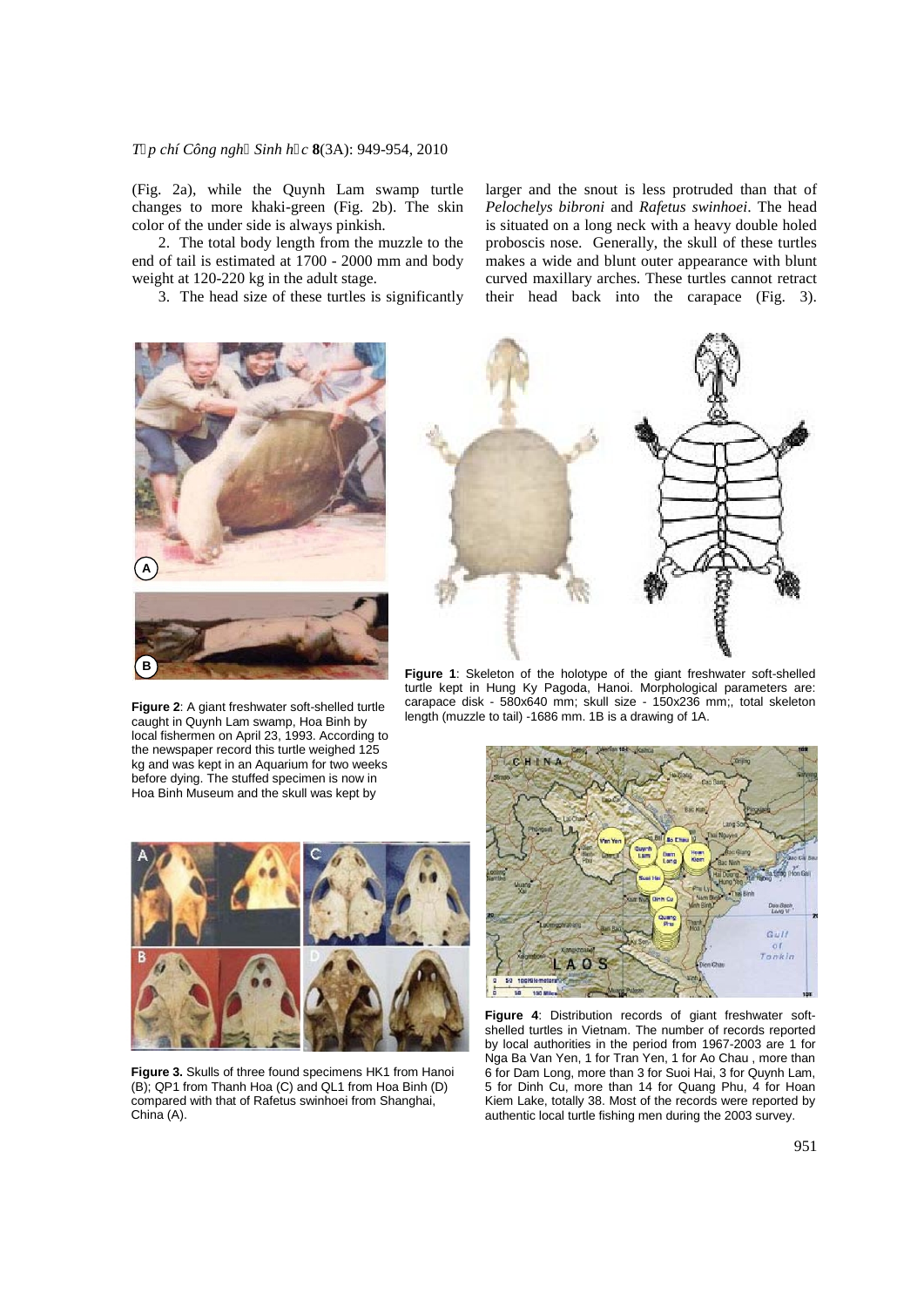#### **Distribution**

For a long period (until 1990) the soft-shelled turtle was reported to be seen only in Hoan Kiem Lake with stuffed specimens preserved in Ngoc Son Temple, Hanoi (1967) and Hoa Binh Museum (1997). An entire skeleton was kept in Hung Ky Temple. In 2003 one skull was discovered in Quang Phu, Thanh Hoa, 160 km South of Hanoi and a rear part (1/4) of a carapace was found in Suoi Hai, Son Tay. Data collected by interviews of several "turtle fishing men" and local authorities revealed that the soft-shelled turtles are recorded at least in 9 locations of swampies connected to Song Hong (Red River), Song Ma (Ma River), Song Chu (Chu River) and

Song Da (Da River) in Northern Vietnam (Fig. 4). This gives a total known range of about  $16000 \text{ km}^2$ .

#### **Phylogenetic DNA analysis**

Fragments of 16S rRNA, cytochrome B (cyt b) and nicotinamide adenine dehydrogenase 4 (ND4) genes of 369, 510 and 708 base pairs respectively, were cloned using specific primers and total DNA, isolated from the skeleton and tissue samples, as templates. Sequencing data from these partial fragments were submitted to EMBL Nucleotide Sequence Database under the accession numbers AJ607405; AJ607406; AJ607407; AJ607408; AJ608763; AJ608764; AJ608765 and AJ608766.



**Figure 5.** The phylogenetic trees 16S rRNA nucleotide sequences indicating a unique cluster of specimens of VN giant freshwater soft-shelled turtle separated from the other described *Tryonichidae* species. Samples from specimens found in Hung Ky Temple Hanoi (HK1 HN), Suoi Hai, Son Tay (SH1 ST) and Quang Phu , Thanh Hoa (QP1 TH). *Rafetus swinhoei*'s tissue kindly provided by Naturhistorisches Museum Vien, Austria. Data of *Caiman crocodilus* was used as out-group.

A phylogenetic tree was constructed from the deduced amino acid sequence of cytochrome B and NADH4 and the nucleotide sequence of 16S rRNA. *Caman crocodiulus*, used as an out-group always

clustered in a unique group. The three samples from the freshwater soft-shelled turtles of Vietnam form a unique group (Fig 4A: 16S; 4B: CytB and 4C: NADH4). This group locates close to that of *Rafetus*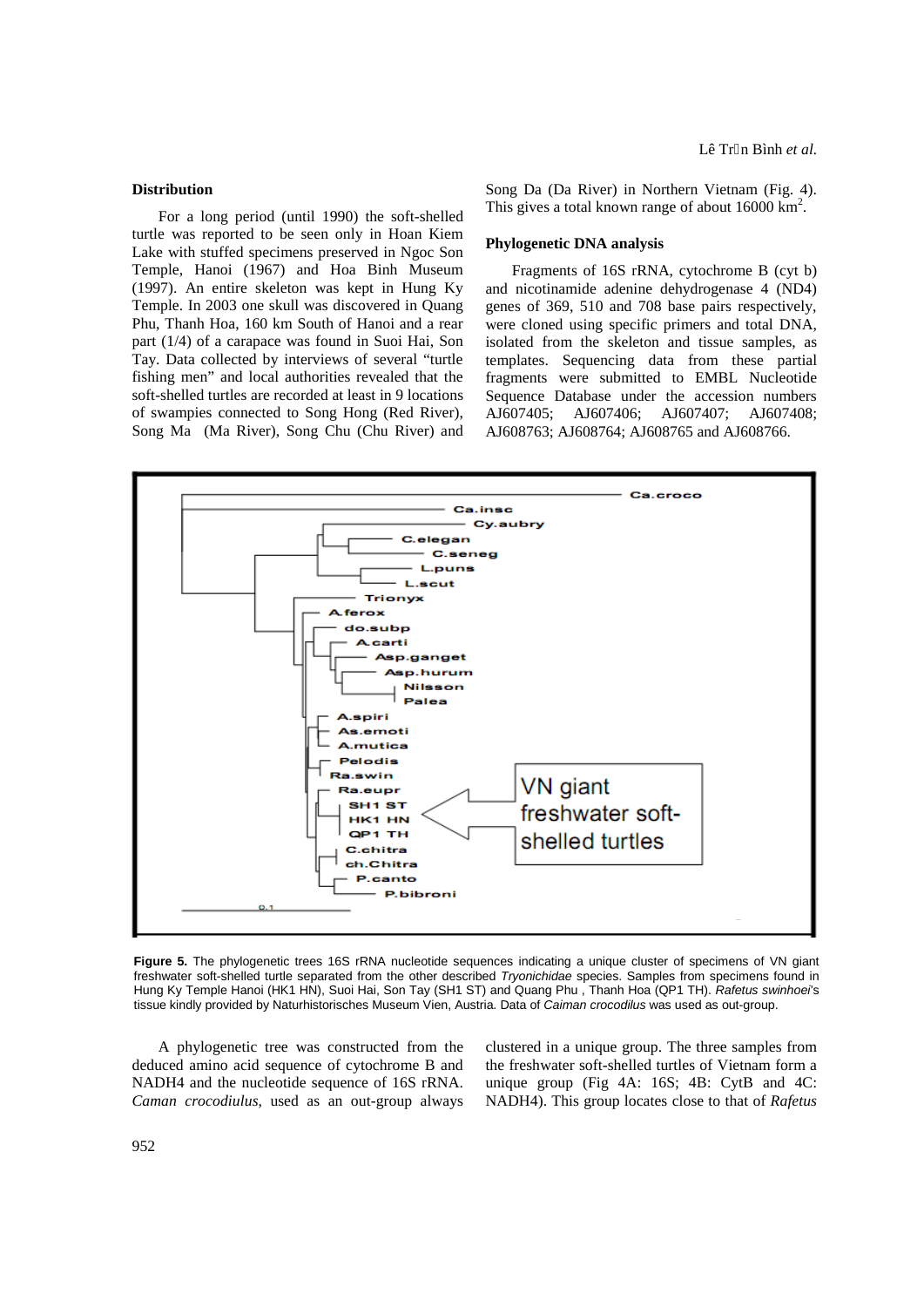T€pchí Công ngh Sinh h,c 8(3A): 949-954, 2010

euphraticus. The tissue sample provided by the Acknowledgments: We sincerely thank the family of Naturhistorisches Museum Wien originated from &Mr. Ninh Quoc Trinh (f), Thanh Hoa; Mr. Nguyen specimen oRafetus swinhoeiollected from Tonkin Huu Xim, Hoa Binh Museum; Hanoi Museum, and Vietnam in May 12, 1914, described asrionyx Dr. Richard Gemel, Naturhistorisches Museum, swinhoei (Gray, 1873) and later corrected by Farkas Wien for providing tissue samest for DNA analysis. (1992) asRafetus swinhoe (GRAY) (Farkas, 1992 Mr. Nguyen Trong Tuan, Chief of Office, The State also appears separately in the phylogenetic tree. Th&eering Commission of Thang Lehgnoi 1000th indicates that the new species could be one of the elebration and Dr. Vu Quyet Thang, University of genus Rafeus, but is not Rafetus swinhoei Hanoi for partial inancial support of this study. Furthermore it is to note that data from all different specimens from Hanoi, Thanh Hoa and Hoa Binh, REFERENCES representative for Red River (Song Hong), Ma River (Song Ma) and Da River (Song Da), respectively, are the same. This fidting revealed that the giant FarkasBL (1992) Wiederendeckung eines Exemplars von freshwater softshelled turtles found in Northern Rafetus swinhoei(GRAY, 1873) in Naturhistorischen Wetnam are identical and unique. Significant<sup>Museum</sup> Wien, Salamand 28(2): 145-152 differences have been found by comparing the NDGray JE (1873) XXII. Notes on Chinese MuTobrtaises partial sequences of these turtles with that offrionychidae), with the Description of a new Species sent Pelochelys bibronii(Owen 1853)and P. cantorii (Fig. 4d). This evidence proves that the gian<sup>on the Male Organ of this FamilyThe Annals and</sup> freshwater softshelled turtle of Vietnam is definitively not Pelochelys bibroni (Owen, 1853 as described previously in theRed Data Book of Vietnam (2000) These results indicating that theArchaeologyMagazine (Vietnam):104 giant softshelled freshwater turtle of Vietnam is a<br>new undescribed anasies new undescribed species. There is a question wheth Rafetus swinhoes already extinct in Vietnam or the world? The Remains of "Kennewick Man"from Columbia Park, to the British Meseum by M Swinhoe, and Observations Magazine of Natural Histor Fourth Series 68: 156-160. Ha Dinh Duc (2000) A new species of the genus Rafetus (Family: Trionychidae) from Hoan Kiem lake of Vietnam. Sword, Crypto Vol. III, No. III, 15-30. Kaestle FA (2000)Report on DNA Analysis of the

previously mentioned specimen collected by Gray in the figure of the following the DNA Testing Hanoi, Tonkin, 12/5/. In the curren list of Endangered Categories of Endangered Species Park, Kennewick, Washington,,, September 2000. China Rafetus swinhoeis listed under the category<br>of Gartinat in Chinas and was not been reported Meylan, P.A. (1987) The phylogenetic relationships of Results of the Kennewick Human Remains from Columbia

of €extinct in China• and was not been reported in the research the privilegement relationships<br>the dest. 499 were http://weakey.ize.co.ar/hyvessionships the last 120 years http://monkey.ioz.ac.cn/bwg cciced/english/cesis/reptilia Even the specimen in Shanghai Zoo was reported to be collected from the ekisch M, Farkas B, Fritz UHa Dinh Duc (1997) Nat Hist186:4-101.

riverhead area of Red River of Vietnameylan 1987). Rekordgroessen bei Weichschildkroeten im Stadtzentrum von Hanoi, VietnamHerpetofaunal 9(107) 28-34.

Based on all these facts it could be concluded eter WP (1994) Schutzmassnahme dringend erfordderlic that most common lotion of this giant freshwater RiesenWeichschildroeten im "See des Schwertes€ in soft-shelled turtle is Vietnam and the most Hanoi, Vietnam DATZ, Stuttgart7(2): 75.

reasonable scientific name for it isRafetus Pritchard PCH (2001) Observation of body size, sympatry, vietnamensis.(The two above mentioned names and niche divergence in softshell turtles (Trionychidae). hoankiemensiand leleoii are likely more related to Chelonian Conservation and Biology (): 5-27. the Swort Legend of Hoan Kiem Lake weith by Le

Loi rather than taxonomy).

Red Data Book of Vietnam(2000) Volume 1.Animals. Sci Tech Publishing House, Hano132-233.